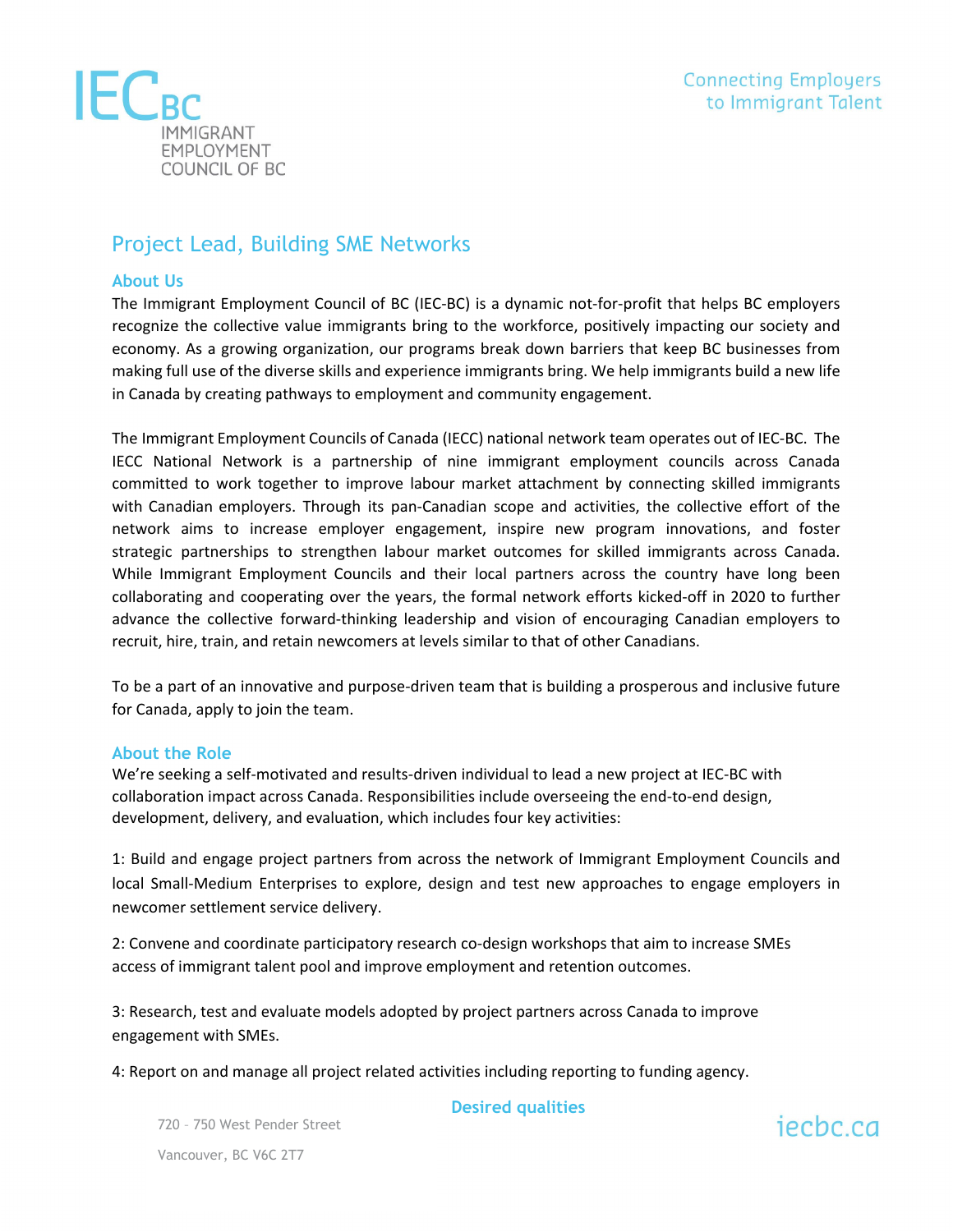

To do this,

1: You must be strategic and have the execution ability to build a project from the ground up.

2: You must be able to effectively communicate with the regional partners within Canada and manage multiple stakeholders.

3: You should be a self-starter, organized and an excellent communicator.

4: You must be comfortable with ambiguity and uncertainty that comes with the creation of an earlystage network and building a new project.

5: You must have proven success in establishing and managing external partnerships.

6: You are adaptable, a creative problem solver and comfortable rolling up your sleeves to pitch in to get the job done - we're a small team with ambitious goals and you are ready to do what it takes irrespective of job descriptions.

While you'll lead this project, you won't do it alone. You will work closely with the Senior Manager for the National Network, IEC-BC, other team members across the national network, as well as your local team at IEC-BC. The IECC national network and other partners are core to the project and your collaboration and relationship building skills will be integral for the success of this project.

# **Reports to: Senior Manager, National Network, IEC-BC,** IEC-BC. **This position is based in Vancouver, BC.**

**Salary and duration:** Annual salary range \$55-60K. This is a full-time contract position to March 2024.

# **About You**

## Education and Core Competencies

- Experienced in building and leading a project from the ground up.
- Highly effective in building partnerships and managing stakeholder relations
- Demonstrated experience working effectively in a small team environment to achieve project and organizational goals.
- Demonstrated ability to work within and across a range of cultural and community contexts.
- Demonstrated ability to execute projects on time and on budget.
- Strong interpersonal and communication skills with the ability to build cooperative working relationships internally and externally.
- Advanced use of MS Office Suite including Word, Excel, Outlook, PowerPoint and Teams.
- Knowledge of design tools: Canva, Mural desirable

720 – 750 West Pender Street

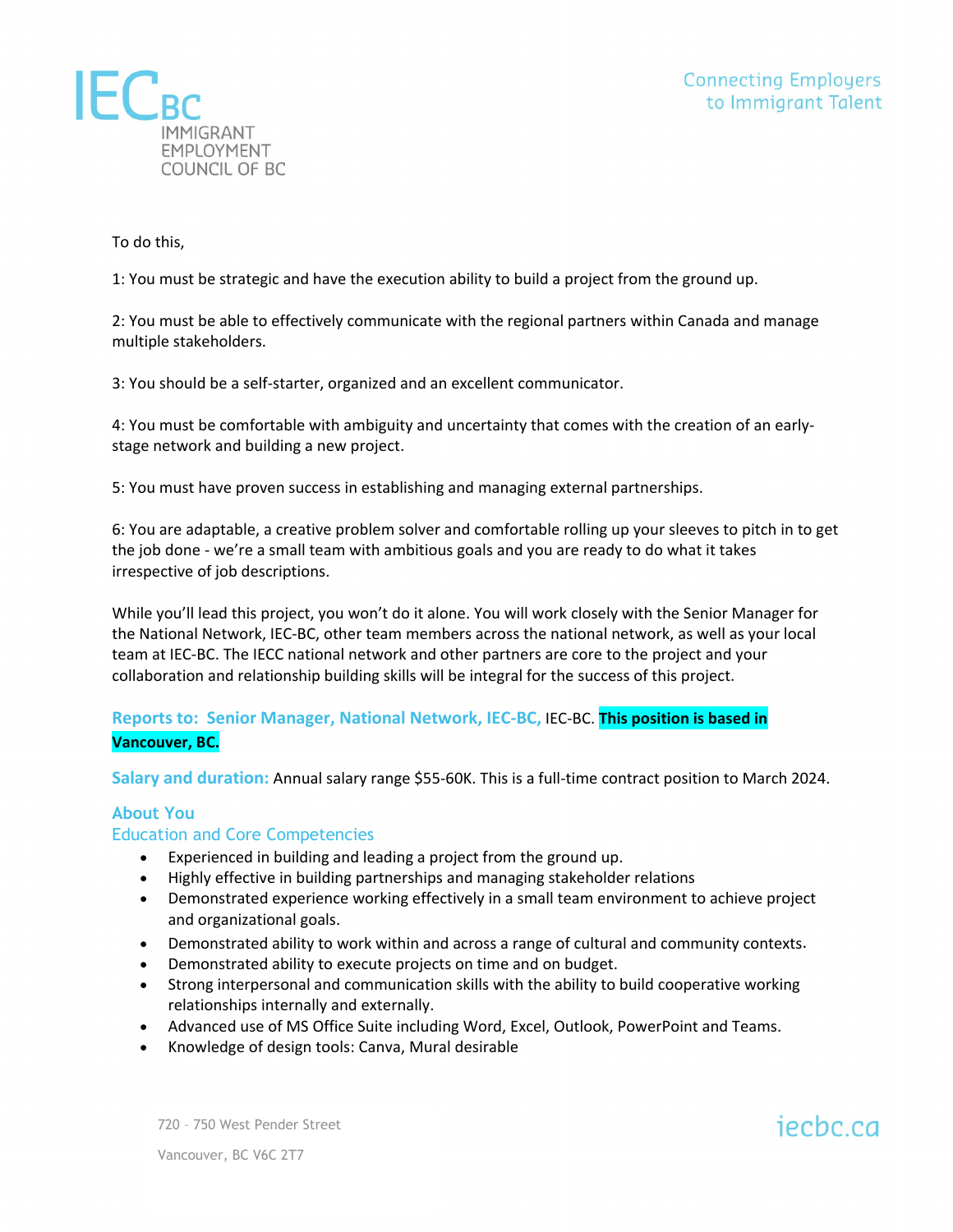

# Personal Characteristics

- Customer Service Orientation: "Client first" and "Do what it takes" approach to providing service and support to internal and external stakeholders.
- Flexibility: Demonstrates a willingness to be flexible and adaptable while maintaining effectiveness and efficiency.
- Communicates Effectively: Speaks and writes clearly, using appropriate and effective communication tools and techniques. Possesses good presentation skills and active listening skills. Effectively accesses and uses information to inform, influence and persuade others.
- Team player / Building and Maintaining Relationships: Works cooperatively/collaboratively and effectively with others to set goals, resolve problems and make decisions. Is able to work with individuals from a wide variety of cultures and perspectives. Establishes and maintains positive working relationships with both internal and external clients to achieve organizational and project goals.
- Problem Solving and Analysis: Assesses challenges, gathers and processes relevant information, generates possible solutions, and makes recommendations and/or resolves problems.
- Bias for Action/Results Orientation: Uses a proactive approach and focuses on achieving desired outcomes.

## How to Apply and Deadline

If you are an individual who thrives in a fast-paced, challenging work environment and wants to join a diverse and collaborative team, this could be the position for you. **Please submit a cover letter and resume** by June 24th, 2022, t[o recruitment@iecbc.ca](mailto:recruitment@iecbc.ca) and quote "Project Lead – Building SME Networks" in the subject line.

*We kindly ask for no phone calls. Due to the high number of applications received, only candidates who are selected for an interview will be contacted.*